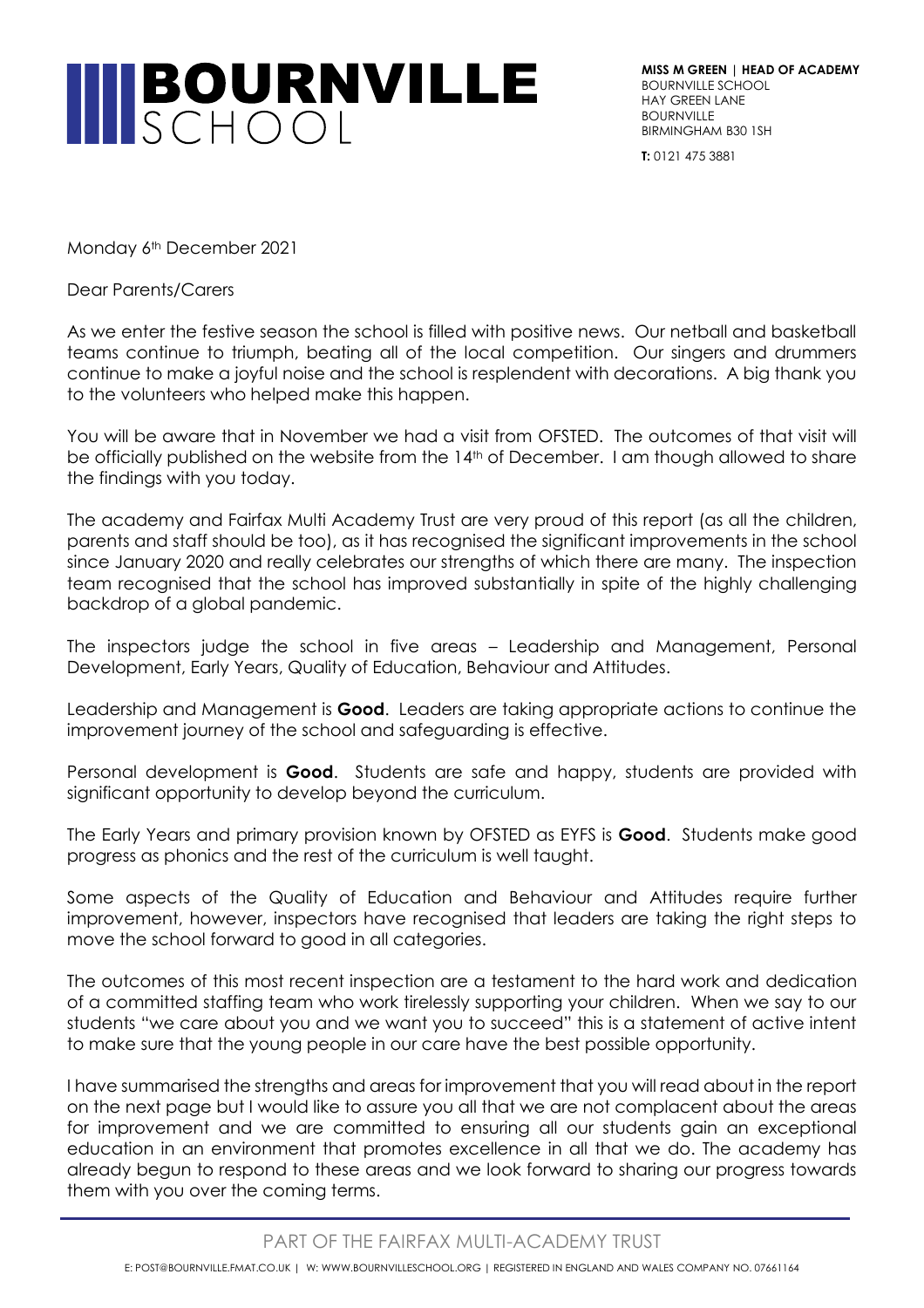## **INBOURNVILLE**

**MISS M GREEN | HEAD OF ACADEMY** BOURNVILLE SCHOOL HAY GREEN LANE **BOURNVILLE** BIRMINGHAM B30 1SH

**T:** 0121 475 3881

As we look forwards I hope that you will continue to work proactively with us to support your child with their learning in what remains a very difficult pandemic situation for us all. Please always engage with your children's teachers and pastoral support staff if you believe there may be some way we can improve your childs experiences.

In the new year we will be launching our new parent forum and it will be wonderful to see as many of you as possible at this event and please do not forget that we are always happy to support visits to the academy so that you can see us in action and the work that takes place to support your children.

Yours faithfully

Mora Spun

Miss M Green Head of Academy

PART OF THE FAIRFAX MULTI-ACADEMY TRUST

E: POST@BOURNVILLE.FMAT.CO.UK | W: WWW.BOURNVILLESCHOOL.ORG | REGISTERED IN ENGLAND AND WALES COMPANY NO. 07661164